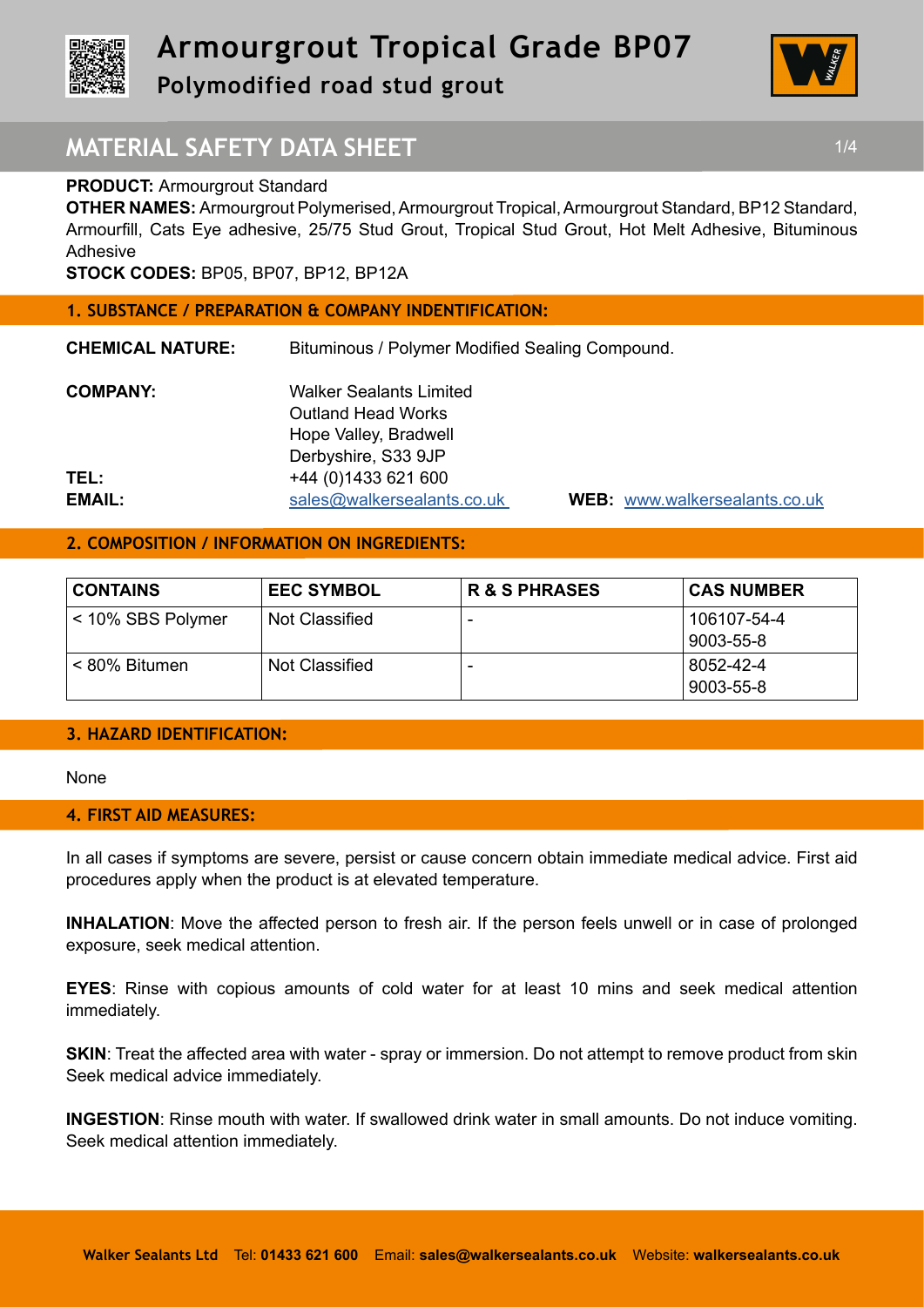



# **MATERIAL SAFETY DATA SHEET** *continued* 2/4

## **5. FIRE FIGHTING MEASURES:**

**SUITABLE EXTINGUISHING MEDIA**: Carbon Dioxide, Dry Chemicals, Foam, Water Spray mist

**UNSUITABLE EXTINGUISHING MEDIA**: High Pressure Water Jet

**EXPOSURE HAZARDS**: Risk of Fire and Explosions if product is overheated. THE MATERIAL REACTS VIOLENTLY WITH WATER.

**PROTECTIVE EQUIPMENT:** Use full protective clothing and self-contained breathing apparatus.

### **6. ACCIDENTAL RELEASE MEASURES:**

**PROTECTIVE MEASURES**: Avoid contact with skin, eyes and clothing. Wear suitable protective clothing Enclosed spaces should be opened to atmosphere.

### **CLEAN UP METHODS**:

- **Soil** Allow the material to solidify
- **Water** The product has a density greater than 1.00g/cm3, contain and recover by physical means. Dispose safely in accordance with local or national regulations.

### **7. HANDLING & STORAGE:**

**HANDLING**: Hot Material (170 - 200°C) - Avoid breathing fumes. Ensure adequate ventilation. Avoid eye and skin contact. Wear suitable protective clothing (S36/37/39).

**STORAGE**: Packages - Store in a cool dry place away from sources of ignition. Hot Liquid - Ventilate adequately as Hydrogen Sulphide can accumulate in confined spaces.

### **8. EXPOSURE CONTROL / PERSONAL PROTECTION:**

The level of protection and types of controls necessary will vary depending upon potential exposure conditions. Select controls based on a risk assessment of local circumstances. Appropriate measures include adequate ventilation to control airborne concentrations below the exposure guidelines/limits. PPE should meet recommended national standards. Check PPE suppliers.

### **EXPOSURE CONTROL LIMITS**:

**Manufactures & Suppliers of:**  Joint Sealants Bituminous Repair Compounds High Friction Surfacing Colour Coated Aggregates **The Complete Highway Service**

Petroleum Fumes **OES** (8 hours) 5mg/m3 OES (15 minutes) 15mg/m3 Hydrogen Sulphide OES (8 hours) 10mg/m3

> **Walker Sealants Limited**  Manufacturing & Sales Division Outland Head Bradwell, Hope Valley Derbyshire, S33 9JP Tel: 01433 621 600



Directors: J.S. Walker, J.G.R. Walker Company Reg No. 4041871 **A member of the Walker Group of Companies**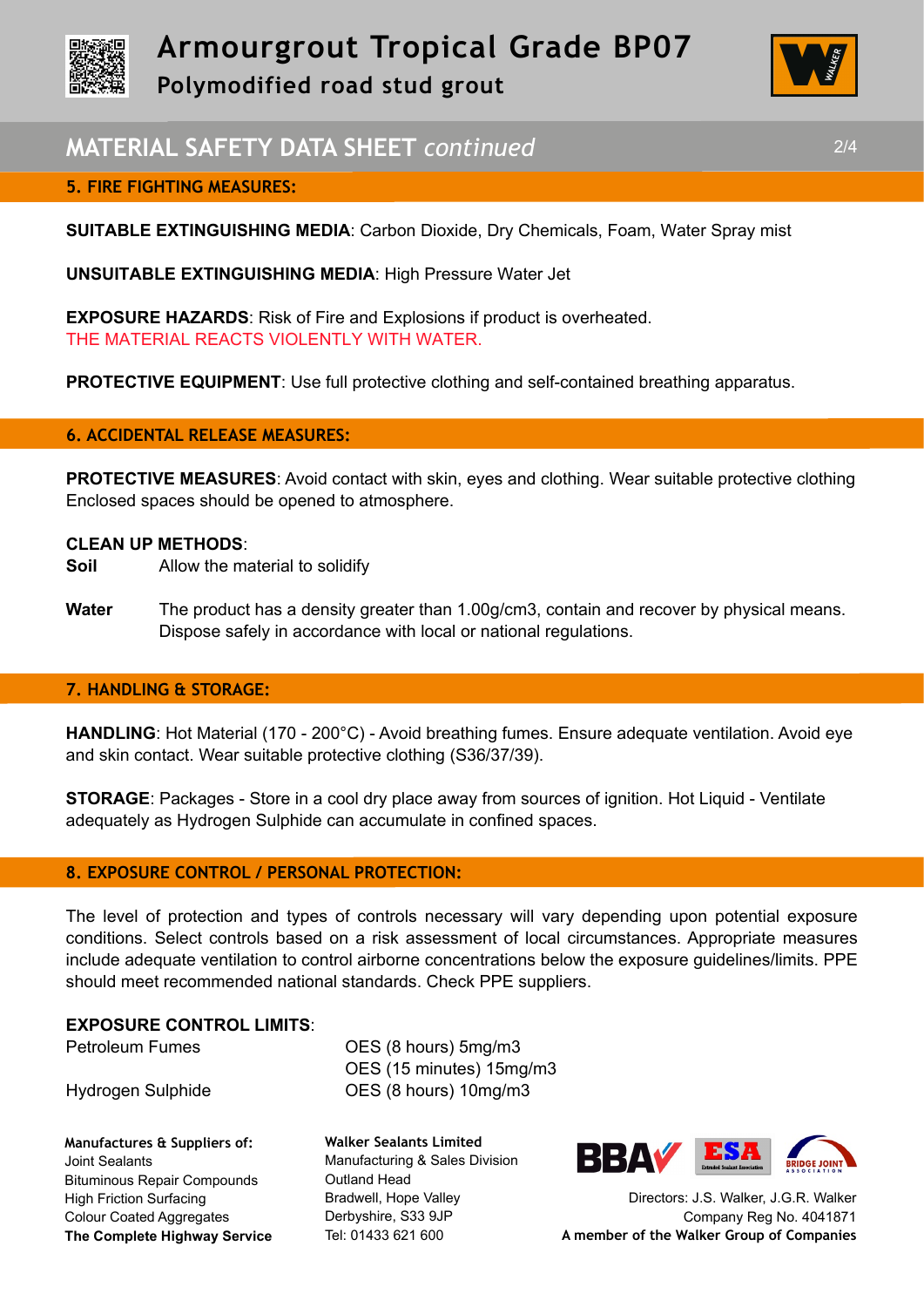



# **MATERIAL SAFETY DATA SHEET** *continued* 3/4

OES (15 minutes) 25mg/m3 SBS Polymer **OES** (8 hours) 10mg/m3 OES (15 minutes) 25mg/m3

**SKIN PROTECTION:** Wear suitable long sleeved, full body overalls and safety boots at all times. Exposed skin must be covered due to risk from splashes.

**HAND PROTECTION**: Wear suitable gloves.

**EYE PROTECTION**: Wear suitable goggles or face protection.

**9. PHYSICAL & CHEMICAL PROPERTIES:** 

**APPEARANCE**: BLACK SOLID **FLASHPOINT**: ≥ 250°C **ODOUR**: PERCEPTIVE **IGNITION**: ≥ 280°C **SOLUBILITY IN WATER**: INSOLUBLE **pH VALUE**: N/A

**DENSITY RANGE**: 1.80 ± 0.5g/cm3 **MELTING POINT/RANGE**: 120 - 185°C

# **10. STABILITY & REACTIVITY:**

| THERMAL DECOMPOSITION:       | Stable under normal operating conditions.                     |
|------------------------------|---------------------------------------------------------------|
| <b>CONDITIONS TO AVOID:</b>  | Overheating, Water Ingress.                                   |
| <b>MATERIALS TO AVOID:</b>   | The hot produce reacts violently with water.                  |
| <b>HAZARD DECOMPOSITION:</b> | Thermal decomposition or burning may release Carbon Monoxide, |
|                              | Soot and Hydrogen Sulphide.                                   |

## **11. TOXICOLOGICAL INFORMATION:**

**INGESTION:** > 2000mg/kg\* = **EYES:** > 2000mg/kg\*

\* EXPECTED RESULTS, NOT TESTED

## **12. TRANSPORT INFORMATION:**

NOT CLASSIFIED AS HAZARDOUS FOR TRANSPORT

## **13. DISPOSAL INFORMATION:**

**Armourgrout Material -** authorised disposal in accordance with local or National Regulations.

**Packages -** to be considered as industrial waste.

## **14. ECOLOGICAL INFORMATION:**

**Avoid losses to the environment wherever possible. No known risks.**